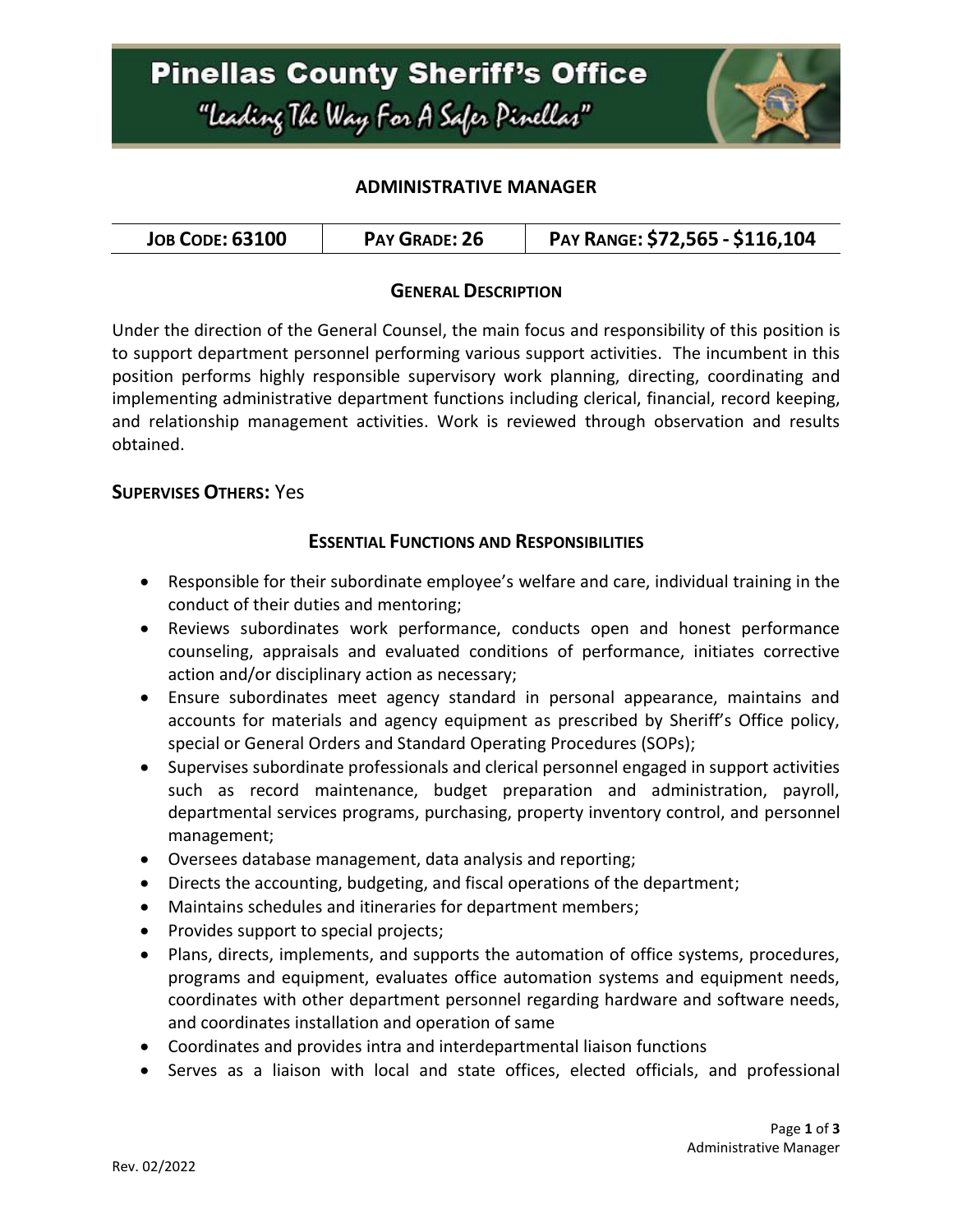

organizations utilizing a knowledge of each organization;

• Solves a wide range of complex and sensitive situations;

Regular and reliable attendance is required as an essential function of the position.

This position may be considered essential and, in the event of an emergency or natural disaster, may be required to work.

This list is not intended to be all-inclusive, and you may not be responsible for every item listed. The employer reserves the right to assign additional functions and responsibilities as necessary.

#### **QUALIFICATIONS**

- Graduation from an accredited college or university with a Bachelor's Degree in Business Administration, Public Administration or related field AND three (3) years' related experience AND two (2) years' supervisory experience OR
- Graduation from an accredited college or university with an Associate's Degree in Business Administration, Public Administration or related field AND five (5) years' related experience AND two (2) years' supervisory experience, OR
- High school graduation or equivalent diploma from an institution accredited by an accrediting body recognized by the U. S. Dept. of Education or licensed as a degree granting institution by the Commission for Independent Education AND eight (8) years' related experience AND two (2) years' supervisory experience
- Or an equivalent combination of education and experience
- Must possess a valid Florida driver's license

#### **KNOWLEDGE, SKILLS, AND ABILITIES**

- Knowledge of Florida State Government, including Governor's Executive Branch, departments and members of the Governor's Cabinet, Legislative Branch, Judicial Branch and Pinellas County Legislative Delegation, and the ability to apply this knowledge in providing administrative support and serve as aide to the Sheriff
- Knowledge of agency and department budgetary procedures and fiscal record keeping
- Knowledge of various database and software programs to efficiently perform the duties of the position
- Knowledge of public administration principles and practices
- Knowledge of accounting practices and procedures and the ability to apply such knowledge to accounting transactions
- Strong verbal and written communication skills